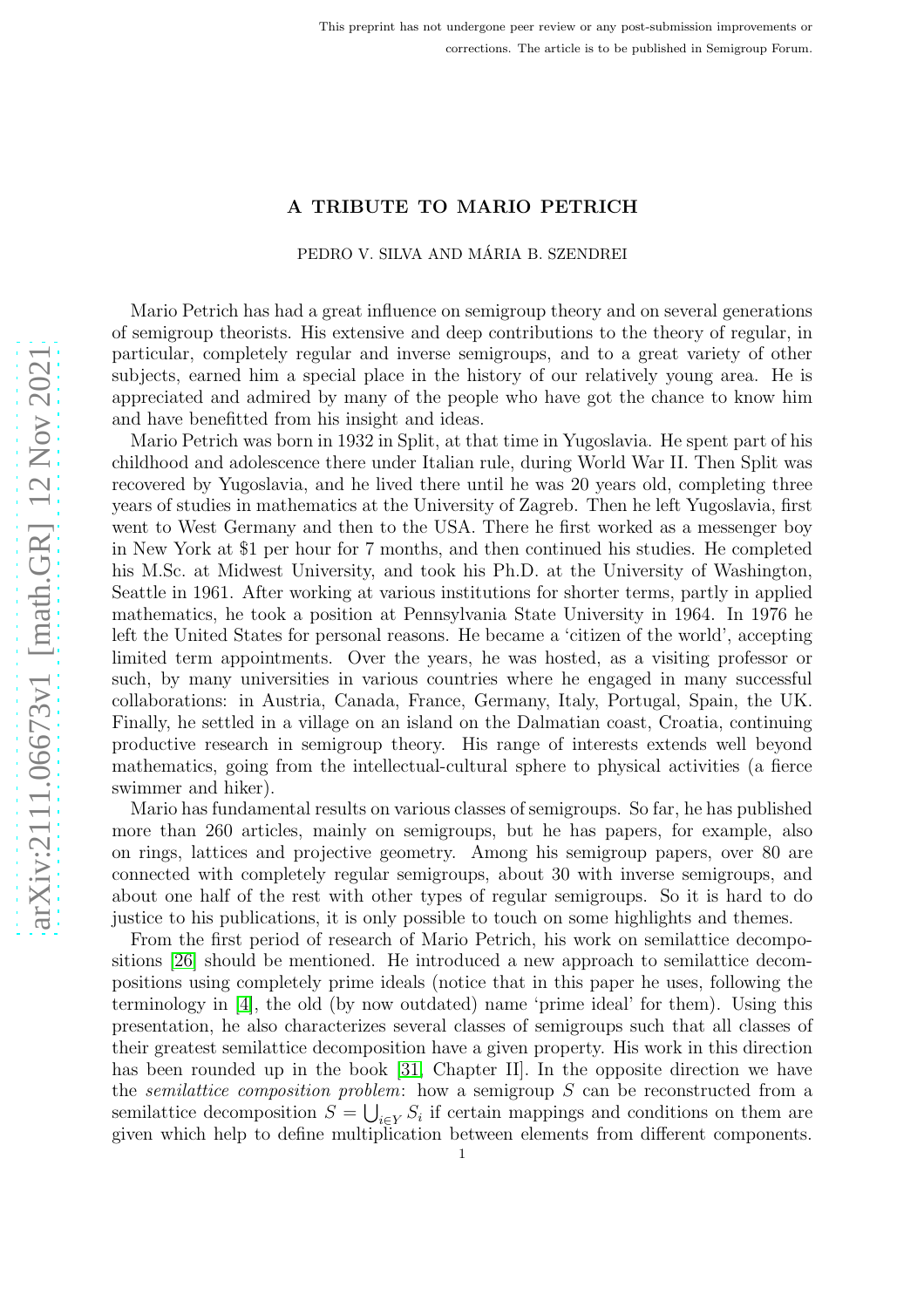This problem was solved for completely regular semigroups (that is, for unions of groups) by Lallement [\[19\]](#page-6-2) and in the general case by Petrich, published as well in the book [\[31\]](#page-6-1), see also [\[14,](#page-6-3) Theorem III.2.8].

A part of Mario's research has been greatly motivated by classical results on rings. An outstanding theory developed by him on dense (ideal) extensions of completely 0-simple semigroups([\[32\]](#page-6-4),[\[33\]](#page-6-5)) generalizes a number of results achieved formerly on semigroups and rings which did not appear to have much in common. The Jacobson theorem on the structure of primitive rings with nonzero socle [\[17,](#page-6-6) Section IV.9] is among these results, and its proof has served as a model for approaching the semigroup case. Up to isomorphism, this theorem characterizes the rings mentioned as the rings of linear transformations associated in a way with pairs of dual vector spaces over division rings. A semigroup analogue of this theory was developed by Hoehnke [\[15\]](#page-6-7) to find representations of certain primitive semigroups. Given a group with zero  $G^0$ , Mario defines the notions of a weakly dual pair of exact  $G^0$ -acts. For every weakly dual pair  $(R, L)$  he considers the semigroup of adjoints  $\mathcal{E}(R, L)$  of  $(R, L)$ , and a dense completely 0-simple ideal  $\mathcal{C}(R, L)$  in it. One of the main results of Mario's two-piece paper is that a semigroup is a dense extension of a completely 0-simple semigroup if and only if it is isomorphic to a subsemigroup of a semigroup  $\mathcal{E}(R, L)$  for some weakly dual pair  $(R, L)$  which contains  $\mathcal{C}(R,L)$ . Moreover, a representation of the same abstract semigroups is provided by pairs of partial transformations. If the completely 0-simple semigroup is (left) reductive then the weakly dual pair of exact  $G^0$ -acts can be replaced by a single exact  $G^0$ -act, and the pair of partial transformations by a single partial transformation. The isomorphisms between semigroups of adjoints are described by means of semi-isomorphisms between the underlying weakly dual pairs, where a semi-isomorphism is an analogue of a semilinear isomorphism with an adjoint. The main results of the paper can be applied to derive a number of structure and representation theorems on semigroups, see for example Gluskin [\[12\]](#page-6-8) and Ljapin [\[22\]](#page-6-9),[\[23\]](#page-6-10). Moreover, they allow Mario to add several new necessary and sufficient conditions, partly motivated by Gluskin [\[13\]](#page-6-11) and Lawson [\[20\]](#page-6-12), to the Jacobson theorem, one of them requiring that the multiplicative semigroup of the ring is a dense extension of a completely 0-simple semigroup. In particular, it turns out that the structure theory of these rings is of a multiplicative nature since each isomorphism between the multiplicative semigroups of these rings is necessarily an isomorphism between the rings. Let us also mention that the theory of dense extensions of semigroups was explored mainly by Russian authors (Ljapin, Gluskin, Shevrin). Mario is one among the few semigroup theorists from the Western world who have worked in this area.

Besides the account on this pair of papers, it should be mentioned that Mario Petrich has published a number of substantial papers on ideal extensions and the translational hull of semigroups and rings. The translational hulls of the completely simple components play a significant role in Lallement's structure theorem for completely regular semigroups mentioned above. Having at hand his description [\[28\]](#page-6-13) of the translational hull of a regular Rees matrix semigroup, Petrich clears up in [\[35\]](#page-6-14) exactly how these components interact. This construction of every completely regular semigroup from a semilattice, a family of Rees matrix semigroups and families of functions among their ingredients is refined in two further papers [\[3\]](#page-5-1) and [\[43\]](#page-7-0), the former written jointly with Clifford (see also [\[14,](#page-6-3) Theorem VI.5.2]). In [\[29\]](#page-6-15) Mario provides a fundamental faithful representation, called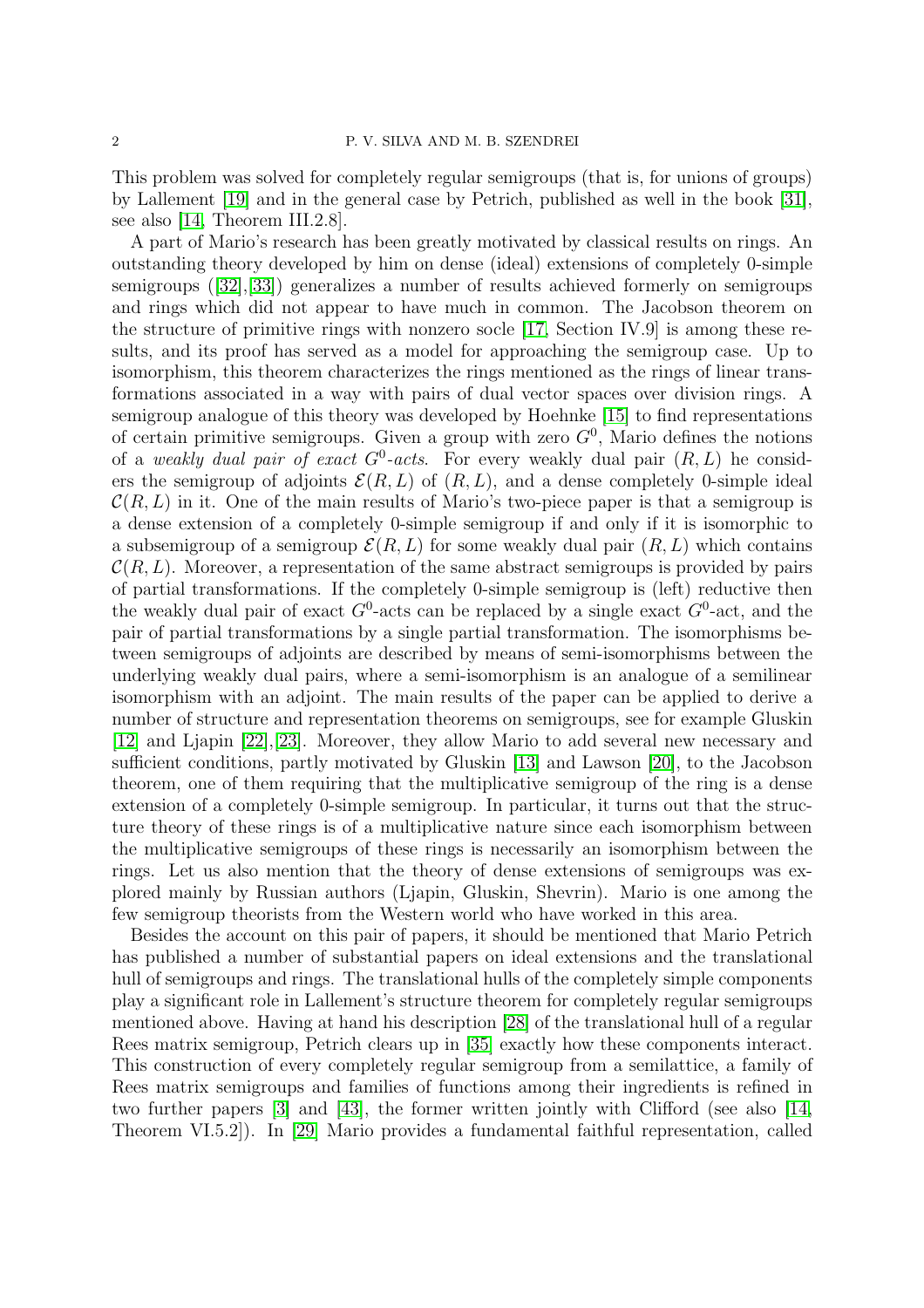### A TRIBUTE TO MARIO PETRICH 3

the Petrich representation in [\[14,](#page-6-3) Theorem VI.2.3], for every regular semigroup  $S$  by means of translational hulls of completely 0-simple and completely simple semigroups. The completely 0-simple and simple semigroups involved are the traces of the D-classes of S. Let us call attention also to [\[42\]](#page-7-1) where the main tool is the translational hull of rings and, among others, a new access to Everett sums (these correspond to the Schreier extensions of groups) is presented. In this connection it is also worth mentioning the survey paper [\[30\]](#page-6-16), a very readable and extensive account on the topic up to the early seventies.

Another line of development in Mario's research inspired by a celebrated theorem in ring theory concerns semigroups of quotients and orders in semigroups. Goldie's Theorem characterizes rings having a semisimple Artinian ring of quotients. Early attempts to generalize it for semigroups assume that the semigroup has an identity element, and use the group of units to form quotients, but this has not led to significant results. Noticing that the role of the identity element in a ring is often taken over by the set of all idempotents in structural investigations into semigroups, Fountain persuaded Petrich to consider group inverses, which led to their pioneering paper [\[7\]](#page-5-2): the inverse of an element is taken in a subgroup around an arbitrary idempotent in the semigroup of quotients. They provided a list of necessary and sufficient conditions for a semigroup to have a completely 0-simple semigroup of quotients in this sense. This result can be considered as a close analogue of Goldie's Theorem. This paper started a long line of investigations, due largely to Victoria Gould, whereby elements satisfying an additional condition (called square-cancellable, a notion introduced by Fountain) are required to have a group inverse in the semigroup of quotients. This condition is necessary when considering semigroups of quotients in general, in completely 0-simple semigroups it is automatically satisfied. Mario had further contributions to the topic in cases where this condition is automatically satisfied. From these papers, let us quote just one result [\[8\]](#page-6-17): a semigroup is an order in a normal band of groups if and only if it is a normal band of reversible cancellative semigroups.

It has been noticed by Wagner [\[60\]](#page-7-2) that, similarly to groups where each congruence is determined by its class containing the identity element, each congruence of an inverse semigroup is determined by its system of classes containing idempotents. A characterization of such systems is due to Preston [\[56\]](#page-7-3), see also [\[4,](#page-5-0) Theorem 7.48]. In [\[57\]](#page-7-4), Reilly and Scheiblich study the pairs of congruences defining the same partition on the set of idempotents, and in [\[58\]](#page-7-5), Scheiblich establishes that every inverse semigroup congruence  $\rho$  is uniquely determined by the union of  $\rho$ -classes containing idempotents, which forms an inverse subsemigroup and is called the kernel of  $\rho$ , and by the restriction of  $\rho$  to the semilattice of idempotents, called the *trace* of  $\rho$ . Inspired by these ideas and results, Mario [\[39\]](#page-7-6) introduces the notion of a congruence pair consisting of a full inverse subsemigroup and a congruence on the semilattice of idempotents, and presents necessary and sufficient conditions for actually building a congruence from a congruence pair. One of the axioms of a congruence pair is further simplified in his book [\[41\]](#page-7-7). The monographs [\[16\]](#page-6-18) and [\[21\]](#page-6-19) published since then prefer the kernel-trace description of inverse semigroup congruences.

In a joint paper by Petrich and Reilly [\[51\]](#page-7-8), kernel and trace are studied from a new perspective, providing unexpected generalizations. Given a congruence  $\rho$  on an inverse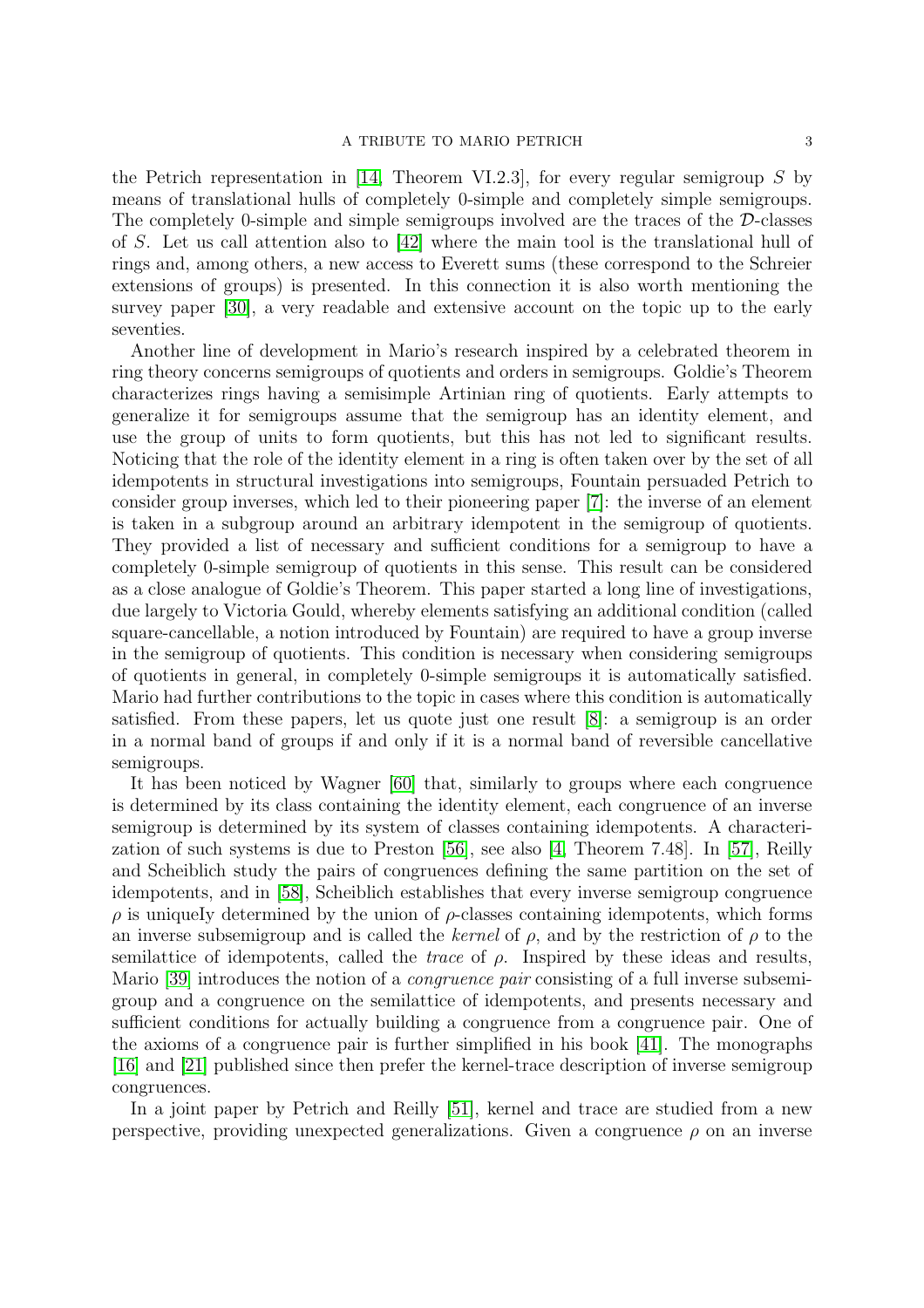semigroup S, the authors denote by  $\rho_{\min}$  and  $\rho^{\min}$  the least congruence on S having the same trace and the same kernel as  $\rho$ , respectively. Then they alternate applications of the two operators to the universal congruence, thus defining the min network of S. The uppermost part of this partially ordered set of congruences features well-studied congruences, namely the least congruence such that the respective quotient semigroup is a group, semilattice, Clifford semigroup, E-unitary and E-reflexive semigroup, respectively. It turns out that the class of inverse semigroups associated to each member of the minnetwork in this way forms a quasivariety, and a basis of quasi-identities is provided for each class.

The analogy between congruences of groups and inverse semigroups leads naturally to the idea of generalizing Schreier's theory of group extensions. Mario [\[40\]](#page-7-9) introduces a general framework for treating the analogue of a group extension within the class of inverse semigroups, called a normal extension, and presents a solution for the normal extension problem in several special cases. The general solution of the normal extension problem for inverse semigroups is due to Allouch [\[1\]](#page-5-3). Pastijn and Petrich [\[25\]](#page-6-20) generalize the kernel-trace approach to congruences on regular semigroups. In [\[24\]](#page-6-21) they introduce a general framework to study extensions in the class of regular semigroups, present in a number of cases how former results fit in this framework, and analyse the connections between former results. In order to make it clear how much congruences and extensions might be more complicated for a regular semigroup than for an inverse semigroup, let us mention that neither the kernel nor the base set of the trace of a congruence on a regular semigroup forms a subsemigroup. Let us also mention that operators arising from kernels, traces and one-sided versions of traces play a significant role in the description of the lattice  $\mathcal{L}(\mathcal{CR})$  of all varieties of completely regular semigroups.

Mario's interest in completely regular semigroups has been an important aspect of his work for over fifty years. The special form of his structure theorem, mentioned above from [\[35\]](#page-6-14), for bands appeared earlier in the lecture notes [\[27,](#page-6-22) Chapter 8], and played an important role in the unravelling of the lattice of band varieties and their bases of identities. An inequivalent system of band identities in up to three variables was announced by Kimura [\[18\]](#page-6-23), and partial proofs were provided by Yamada [\[61\]](#page-7-10). Using his structure theorem for bands, Mario provided complete proofs and showed that to determine bases of identitites for all band varieties it would be sufficient to consider identities that conformed to one of five descriptions based on certain invariants of words. Building on his observations, Fennemore gave a complete description of the lattice of varieties of bands and bases of identities in his doctoral thesis [\[5\]](#page-5-4) and in [\[6\]](#page-5-5). Similar results were obtained independently, and by completely different methods by Birjukov [\[2\]](#page-5-6) and Gerhard [\[9\]](#page-6-24), the latter from his dissertation at McMaster University, 1968.

This line of development is pursued in two subsequent papers [\[10\]](#page-6-25) and [\[11\]](#page-6-26) by Gerhard and Petrich jointly. In the first paper the authors introduce an analogue of reduced words for groups. They define a new invariant  $b(w)$  of any word w on a set X inductively such that the mapping  $b$  solves the word problem for the free band on  $X$ , and the set of all words of the form  $b(w)$  endowed with the multiplication  $v \cdot w = b(vw)$  forms a model for it. This approach is extended later by Mario and the first author in [\[54\]](#page-7-11) and [\[55\]](#page-7-12) for every relatively free band. The second paper is something of a landmark. It introduces a number of new invariants for words, and uses them to accomplish both a new derivation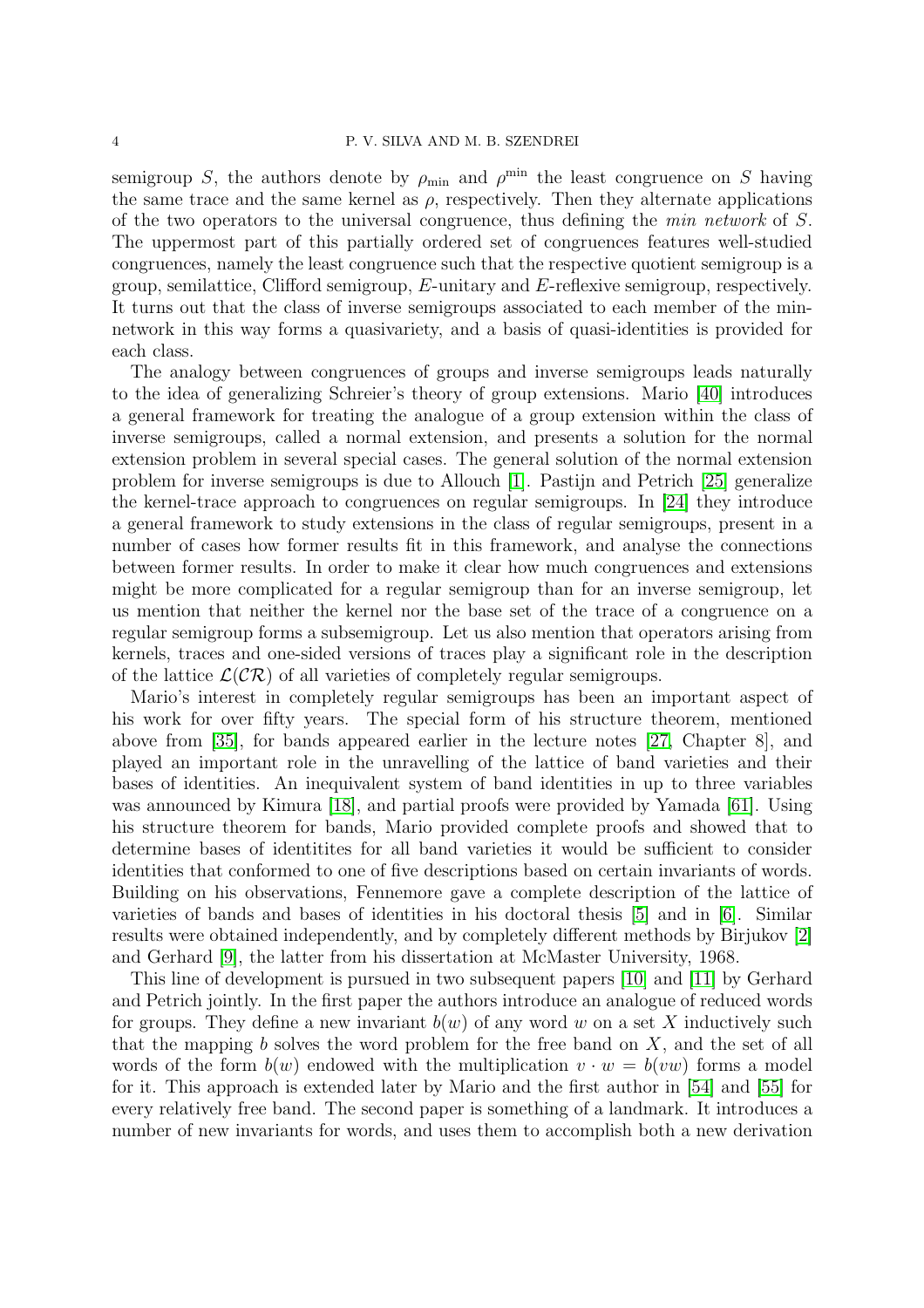of the lattice of band varieties and also the solution of the word problem for every such variety. The treatment is entirely semantic and liberated the development from the structure theorem. Three recursively defined systems of words  $G_n$ ,  $H_n$ ,  $I_n$  ( $n \geq 2$ ) are introduced, and it is shown that every proper subvariety of the variety  $\beta$  of all bands containing semilattices has a basis that consists of either one or two identities of the form

<span id="page-4-0"></span>(1) 
$$
G_n = H_n, \ G_n = I_n, \ \overline{G_n} = \overline{H_n}, \ \overline{G_n} = \overline{I_n}
$$

where  $\overline{w} = x_k \cdots x_1$  for any word  $w = x_1 \cdots x_k$ . In addition, those defined by precisely one of these identities are exactly the join irreducible varieties of bands. This formulation of the identities was extremely fortuitous as these identities could be adapted to describe another very important family (see below).

There are many classes  $P$  of completely regular semigroups for which the mapping  $\theta_{\mathcal{P}}: \mathcal{V} \mapsto \mathcal{V} \cap \mathcal{P}$  ( $\mathcal{V} \in \mathcal{L}(\mathcal{CR})$ ) induces an interesting equivalence relation on the lattice  $\mathcal{L}(\mathcal{CR})$  of all varieties of completely regular semigroups and for which the classes are intervals  $[\mathcal{V}_{\theta_{\mathcal{P}}}, \mathcal{V}^{\theta_{\mathcal{P}}}]$ . Such situations lead naturally to the operators  $\mathcal{V} \mapsto \mathcal{V}_{\theta_{\mathcal{P}}}$  and  $\mathcal{V} \mapsto$  $V^{\theta_{\mathcal{P}}}$  on  $\mathcal{L}(\mathcal{CR})$ . The investigation of these operators singly or in combinations reveals a great deal of information regarding the structure of  $\mathcal{L}(\mathcal{CR})$ , some of it local in nature and some of it more global. To pick an example, the operators induced by  $\theta_{\mathcal{M}}$  are studied, among others, by Petrich and Reilly in [\[52\]](#page-7-13). Here  $\mathcal M$  denotes the class of monoids,  $\mathcal V_{\theta_M}$ is the variety generated by  $\mathcal{V} \cap \mathcal{M}$ , and  $\mathcal{V}^{\theta_{\mathcal{M}}}$ , usually denoted  $\mathcal{V}^L$ , is the variety consisting of all completely regular semigroups all of whose submonoids belong to  $\mathcal V$ . Another class of completely regular semigroups providing a significant operator in a similar way is  $\mathcal{B}$ . It is due to Trotter [\[59\]](#page-7-14) that the equivalence classes induced by  $\theta_B$  are intervals. Clearly  $\mathcal{V}_{\theta_{\mathcal{B}}} = \mathcal{V} \cap \mathcal{B}$ , and the variety  $\mathcal{V}^{\theta_{\mathcal{B}}}$  is usually denoted  $\mathcal{V}^{\mathcal{B}}$ .

Mario has made a very significant contribution to literature on various operators on  $\mathcal{L}(\mathcal{CR})$ : kernel K, trace T, left trace  $T_{\ell}$ , left kernel  $K_{\ell}$ , core C, local L, bands B. He is a definite leader when it comes to analysing the properties of combinations of operators, especially  $K, T, T_\ell$  with C and L, see for example [\[49\]](#page-7-15). These excursions encounter a multitude of varieties for which, with very few exceptions, he provides a basis of identities.

In [\[44\]](#page-7-16), Mario introduces a generalization of the systems of the words  $G_n$ ,  $H_n$ ,  $I_n$  ( $n >$ 2) (see [\(1\)](#page-4-0)) in the signature of completely regular semigroups, and calls the varieties of left and right normal orthogroups together with the varieties defined by any one of the generalized versions of the identities in [\(1\)](#page-4-0) canonical varieties. He establishes for any band variety V containing the variety of semilattices that  $\mathcal{V}^B$  is equal to the intersection of all the canonical varieties containing V. Consequently,  $V = V^B$  for every canonical variety  $\mathcal V$ , and every variety containing the variety of semilattices and of the form  $\mathcal V^B$ is an intersection of canonical varieties. In a series of interesting papers [\[45\]](#page-7-17)–[\[48\]](#page-7-18) and [\[50\]](#page-7-19), he then investigates the sublattice  $\Gamma$  of  $\mathcal{L}(\mathcal{CR})$  generated by the canonical varieties. In each of these papers, he provides a precise picture of successively larger parts of Γ together with a great deal of information regarding both the general structure of the lattice, including  $T_{\ell}, T_{r}, C$  and L-classes, as well as specific properties of a good few of the varieties that appear low down in the lattice. Clearly,  $\Gamma$  is infinite but, what is more suprising, is that it is distributive and of width at most four. At this point, there is no complete description of Γ. However, in the last cited paper, Mario provides a remarkable conjecture regarding its structure. He provides sufficient information about  $\Gamma$  to establish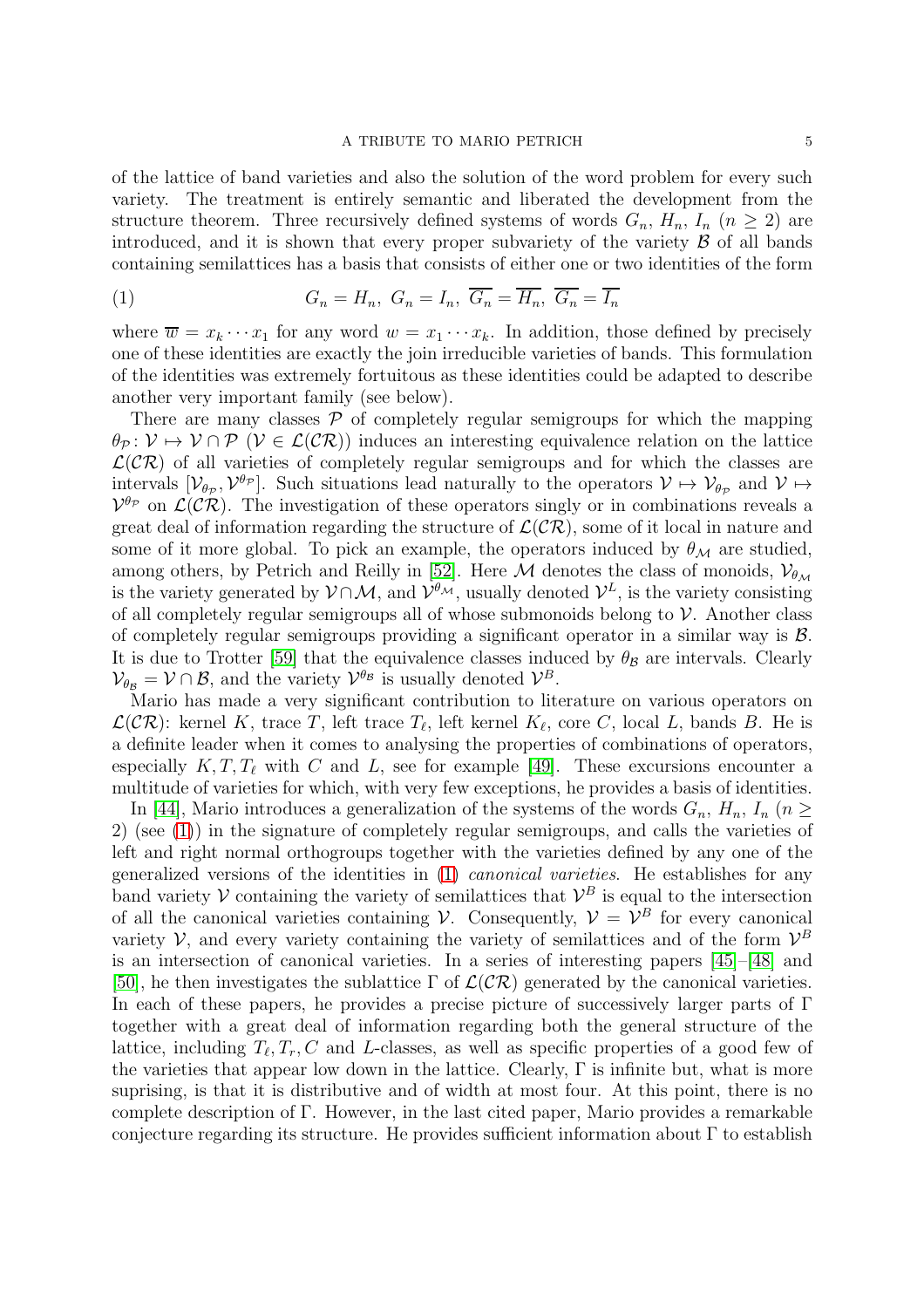## 6 P. V. SILVA AND M. B. SZENDREI

certain features of the conjecture, such as an unexpected layered structure with repeated patterns. There is no reason to believe that he has, as yet, laid down his quill and perhaps a confirmation or otherwise of this conjecture could still be in preparation.

Besides his first book Introduction to Semigroups [\[31\]](#page-6-1) and the research notes Regular Semigroups as Extensions [\[24\]](#page-6-21) mentioned above in some detail, Mario has published six monographs, one of them with a co-author. All but two focus on a field of semigroup theory, the rest being about interrelations between Rings and Semigroups [\[34\]](#page-6-27) and about Categories of Algebraic Systems [\[36\]](#page-6-28). His most cited monographs are Inverse Semigroups [\[41\]](#page-7-7) and Completely Regular Semigroups [\[53\]](#page-7-20), the latter co-authored by Reilly. The first one, published in 1984, was the first reference book on the subject, and continues to be abundantly cited by researchers in the area. It contains most of the significant results known at that time and, simultaneously, it is a self-contained and carefully organized text that has helped young researchers to deepen their knowledge on the subject. The second one also belongs on the shelf of anyone interested in regular semigroups. Similarly to the first one, it is a comprehensive introduction to the theory of semigroups in the title with exercises at the ends of the chapters for newcomers. It is sad that the most highlighted results of the subject — the descriptions of the free completely regular semigroups and the lattice of all varieties of completely regular semigroups — are postponed to another volume. Many researchers still hope that this volume will be published. A much earlier monograph Structure of Regular Semigroups [\[38\]](#page-7-21) contains results on classes of regular semigroups that were the focus of his attention in the 1970's. Finally, the one entitled Lectures in semigroups [\[37\]](#page-6-29) focuses on bands, on decompositions of semigroups into normal bands of semigroups and on semigroups whose subsemigroup lattices are modular, distributive or complemented.

# Acknowledgement

The authors express their gratitude to Norman Reilly for his valuable advice and generous help during the preparation of this tribute. Their thanks go also to László Márki for his useful suggestions.

The first author was partially supported by CMUP, which is financed by national funds through  $FCT$  – Fundação para a Ciência e a Tecnologia, I.P., under the project with reference UIDB/00144/2020, and the second author by the National Research, Development and Innovation Office (Hungary), grant no. K128042.

### **REFERENCES**

- <span id="page-5-3"></span>[1] D. Allouch, *Sur les extensions de demi-groupes strictement réguliers* (French), PhD Thesis, University of Montpellier, 1979.
- <span id="page-5-6"></span><span id="page-5-1"></span>[2] A. P. Birjukov, Varieties of idempotent semigroups, *Algebra i Logika* 9 (1970), 255–273.
- <span id="page-5-0"></span>[3] A. H. Clifford and M. Petrich, Some classes of completely regular semigroups, *J. Algebra* 46 (1977), 462–480.
- [4] A. H. Clifford and G. B. Preston, *The Algebraic Theory of Semigroups*, Math. Surveys No. 7, Amer. Math. Soc., Providence, Vol. I, 1961; Vol. II, 1967.
- <span id="page-5-5"></span><span id="page-5-4"></span>[5] C. F. Fennemore, *All varieties of bands*, PhD Thesis, Pennsylvania State Univesity, 1969.
- <span id="page-5-2"></span>[6] C. F. Fennemore, All varieties of bands, I, II, *Math. Nachr.* 48 (1971), 237–252; 48 (1971), 253–262.
- [7] J. Fountain and M. Petrich, Completely 0-simple semigroups of quotients, *J. Algebra* 101 (1986), 365–402.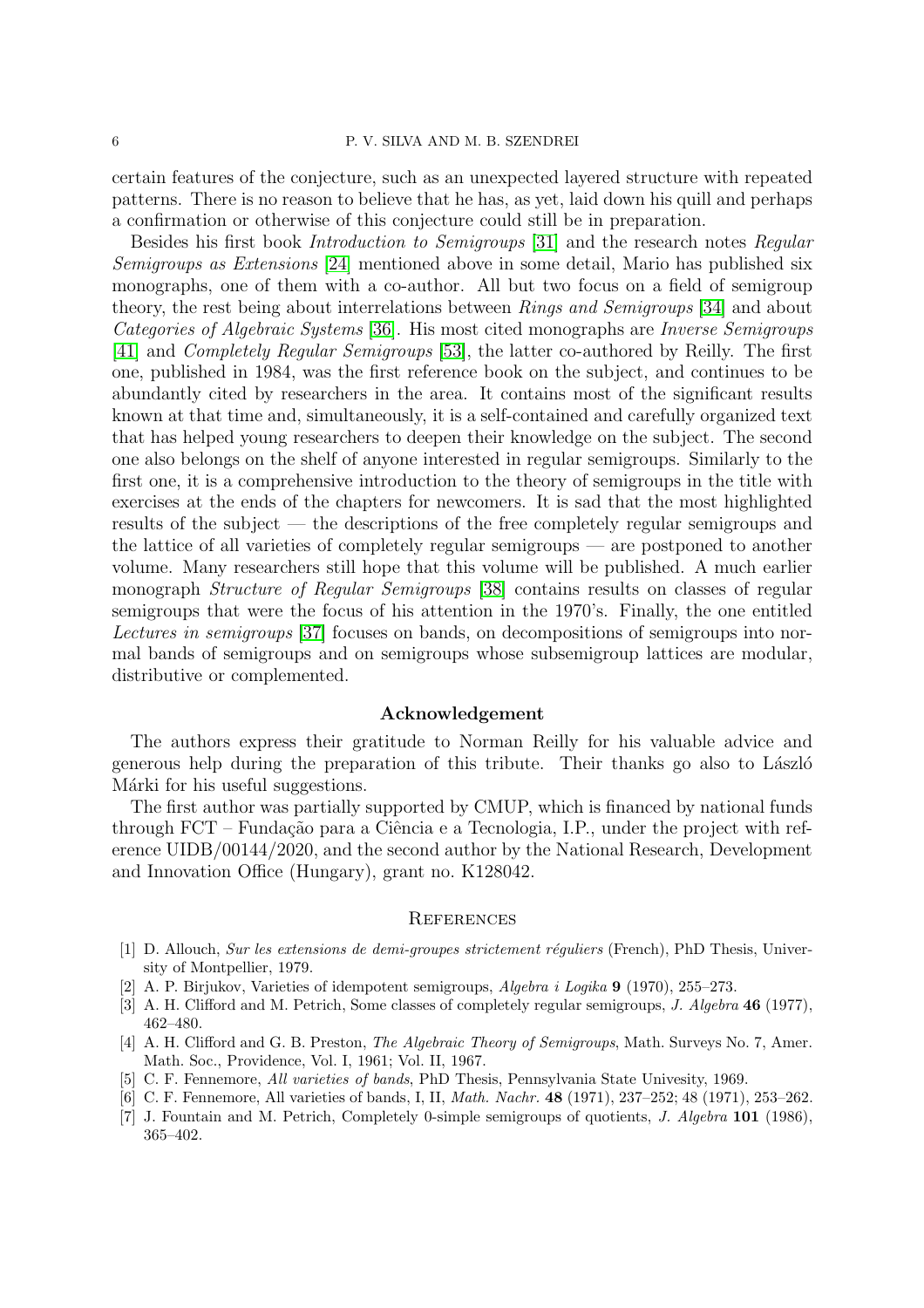- <span id="page-6-24"></span><span id="page-6-17"></span>[8] J. Fountain and M. Petrich, Orders in normal bands of groups, *Mathematika* 43 (1996), 295–319.
- <span id="page-6-25"></span>[9] J. A. Gerhard, The lattice of equational classes of idempotent semigroups, *J. Algebra* 15 (1970), 195–224.
- <span id="page-6-26"></span>[10] J. A. Gerhard and M. Petrich, Free bands and free <sup>∗</sup> -bands, *Glasgow Math. J.* 28 (1986), 161–179.
- <span id="page-6-8"></span>[11] J. A. Gerhard and M. Petrich, Varieties of bands revisited, *Proc. London Math. Soc.* 58 (1989), 323–350.
- <span id="page-6-11"></span>[12] L. M. Gluskin, Ideals of semigroups of transformations (Russian), *Mat. Sb. (N.S.)* 47 1959, 111–130.
- <span id="page-6-3"></span>[13] L. M. Gluskin, Semigroups and rings of endomorphisms of linear spaces (Russian), *Izv. Akad. Nauk SSSR Ser. Mat.* 23 1959, 841–870; *Amer. Math. Soc. Translations* 45 1965, 105–137.
- <span id="page-6-7"></span>[14] P. A. Grillet, *Semigroups. An Introduction to the Structure Theory*, Monographs and Textbooks in Pure and Applied Mathematics, 193, Marcel Dekker, Inc., New York, 1995.
- <span id="page-6-18"></span>[15] H.-J. Hoehnke, Structure of semigroups, *Canadian J. Math.* 18 (1966), 449–491.
- <span id="page-6-6"></span>[16] J. M. Howie, *Fundamentals of Semigroup Theory*, London Math. Soc. Monographs, New series 12, Clarendon Press, New York–Oxford, 1995.
- <span id="page-6-23"></span>[17] N. Jacobson, *Structure of Rings*, AMS Colloquium Publications 37, American Mathematical Society, Providence, R. I., 1956.
- <span id="page-6-2"></span>[18] N. Kimura, Note on idempotent semigroups, IV, *Proc. Japan Acad.* 34 (1958), 121–123.
- <span id="page-6-12"></span>[19] G. Lallement, Demi-groupes r´eguliers (French), *Ann. Mat. Pura Appl.* (4) 77 (1967), 47–129.
- <span id="page-6-19"></span>[20] L. J. M. Lawson, *The multiplicative semigroup of a ring*, Thesis (Ph.D.), University of Tennessee. 1969.
- [21] M. V. Lawson, *Inverse Semigroups. The Theory of Partial Symmetries*, World Scientific, River Edge, NJ, 1998.
- <span id="page-6-9"></span>[22] E. S. Ljapin, Abstract characteristic of certain semigroups of transformations (Russian), *Uch. Zap. Len. Gos. Ped. Inst.* 103 1955, 5–30.
- <span id="page-6-10"></span>[23] E. S. Ljapin, On certain representations of semigroups by transformations (Russian), *In Memoriam: N. G. Cebotarev*, Izdat. Kazan. Univ., Kazan, 1964, pp. 60–66.
- <span id="page-6-21"></span>[24] F. J. Pastijn and M. Petrich, *Regular Semigroups as Extensions*, Research Notes in Mathematics, 136, Pitman (Advanced Publishing Program), Boston, MA, 1985.
- <span id="page-6-20"></span><span id="page-6-0"></span>[25] F. Pastijn and M. Petrich, Congruences on regular semigroups, *Trans. Amer. Math. Soc.* 295 (1986), 607–633.
- <span id="page-6-22"></span>[26] M. Petrich, The maximal semilattice decomposition of a semigroup, *Math. Z.* 85 (1964), 68–82.
- <span id="page-6-13"></span>[27] M. Petrich, *Topics in Semigroups*, Lecture Notes, The Pennsylvania University, 1967.
- <span id="page-6-15"></span>[28] M. Petrich, The translational hull of a completely 0-simple semigroup, *Glasgow Math. J.* 9 (1968), 1–11.
- [29] M. Petrich, Representations of semigroups and the translational hull of a regular Rees matrix semigroup, *Trans. Amer. Math. Soc.* 143 (1969), 303–318.
- <span id="page-6-16"></span><span id="page-6-1"></span>[30] M. Petrich, The translational hull in semigroups and rings, *Semigroup Forum* 1 (1970), 283–360.
- [31] M. Petrich, *Introduction to Semigroups*, Merrill Research and Lecture Series, Charles E. Merrill Publishing Co., Columbus, Ohio, 1973.
- <span id="page-6-5"></span><span id="page-6-4"></span>[32] M. Petrich, Dense extensions of completely 0-simple semigroups I, *Reine Angew. Math* 258 (1973), 103–125.
- <span id="page-6-27"></span>[33] M. Petrich, Dense extensions of completely 0-simple semigroups II, *Reine Angew. Math* 259 (1973), 109–131.
- [34] M. Petrich, *Rings and Semigroups*, Lecture Notes in Mathematics, Vol. 380, Springer-Verlag, Berlin– New York, 1974.
- <span id="page-6-14"></span>[35] M. Petrich, The structure of completely regular semigroups, *Trans. Amer. Math. Soc.* 189 (1974), 211–236.
- <span id="page-6-28"></span>[36] M. Petrich, *Categories of Algebraic Systems*, Lecture Notes in Mathematics, Vol. 553, Springer-Verlag, Berlin–New York, 1976.
- <span id="page-6-29"></span>[37] M. Petrich, *Lectures in Semigroups*, John Wiley & Sons, London–New York–Sydney, 1977; Mathematische Lehrbücher und Monographen, Mathematische Lehrbücher, Band 29, Akademie-Verlag, Berlin, 1977.